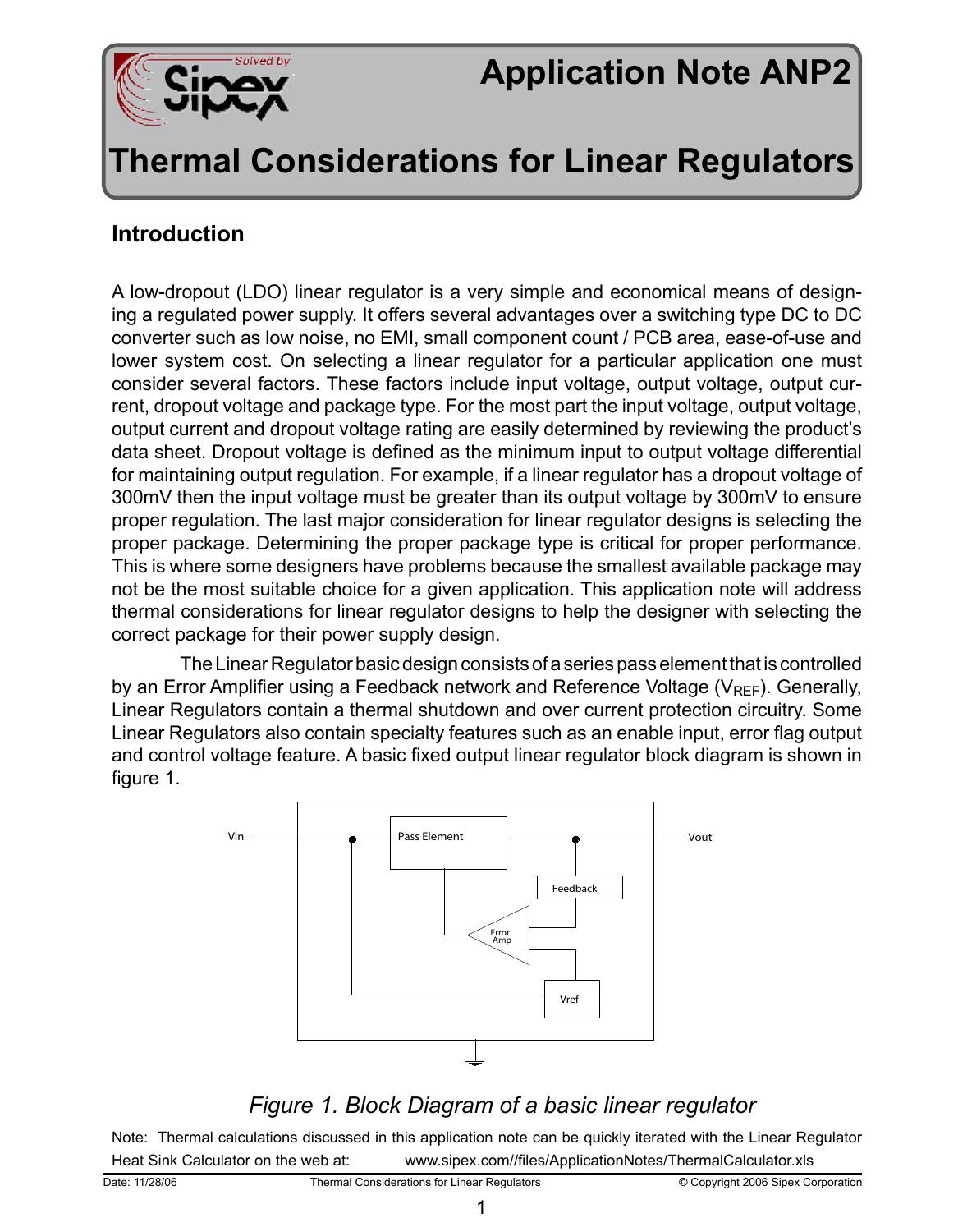### **Power Dissipation**

Looking at figure 1 we see that the series pass element is connected between  $V_{\text{IN}}$ and  $V_{\text{OUT}}$  and is the "work horse" for all linear regulators. When the linear regulator is on and regulating a certain amount of energy or power is dissipated in the device. The power dissipated is the product of input - output voltage difference and output load current. Most of this energy is converted to heat and this is why selecting the proper package is critical for a working design. The bulk of the input current is passed to the output but a very small amount of biasing current also flows out the GND pin and is returned to the input supply. This small amount of return current is called GROUND Current and is specified in all linear regulator data sheets. The typical value of ground current for a high current output device is insignificant when compared to output current and therefore it could be ignored when considering thermal properties. In order to successfully manage this heat / temperature rise we need to calculate the power dissipation. The power dissipation  $(P_D)$  can be calculated using the equation:

 $P_D = [(V_{IN} - V_{OUT}) I_{OUT}] + (V_{IN} * I_{GND})$  (1) Where:  $P_D$  = Power Dissipation in watts - W  $V_{IN}$  = Input Voltage applied to regulator  $V<sub>OUT</sub>$  = Regulator Output Voltage  $I<sub>OUT</sub> = Output Current$  $I_{GND}$  = Regulator ground current (biasing current)

 $V_{IN} - V_{OUT} = V_{LDO}$  (2)

As noted above, the ground current is so small that it can be ignored for high output current applications. This will result in a more simplified equation for power dissipation:

$$
P_{D} = (V_{IN} - V_{OUT}) * I_{OUT}
$$
 (3)

When using equation (3) you must use the maximum input voltage and minimum output voltage for maximum  $V_{\text{LDO}}$ . For example, to calculate  $P_{\text{D}}$  for a linear regulator design with a 5.0V +/-5% input and 3.3V +/-1% output at 1A constant load the values would be as follows:

Example 1.

$$
P_D = (5.25V - 3.267V) * 1A
$$
  
= 1.98W

This result is the amount of power dissipated in the linear regulator. Now we must look at the temperature rise associated with this amount of power while operating in a given ambient temperature. First we must understand the maximum junction temperature of the linear regulator. All of the linear regulators that are offered by Sipex have an absolute maximum junction temperature of 150˚C. Operating the device at this temperature will result in performance

2

Note: Thermal calculations discussed in this application note can be quickly iterated with the Linear Regulator Heat Sink Calculator on the web at: www.sipex.com//files/Application-Notes/ThermalCalculator.xls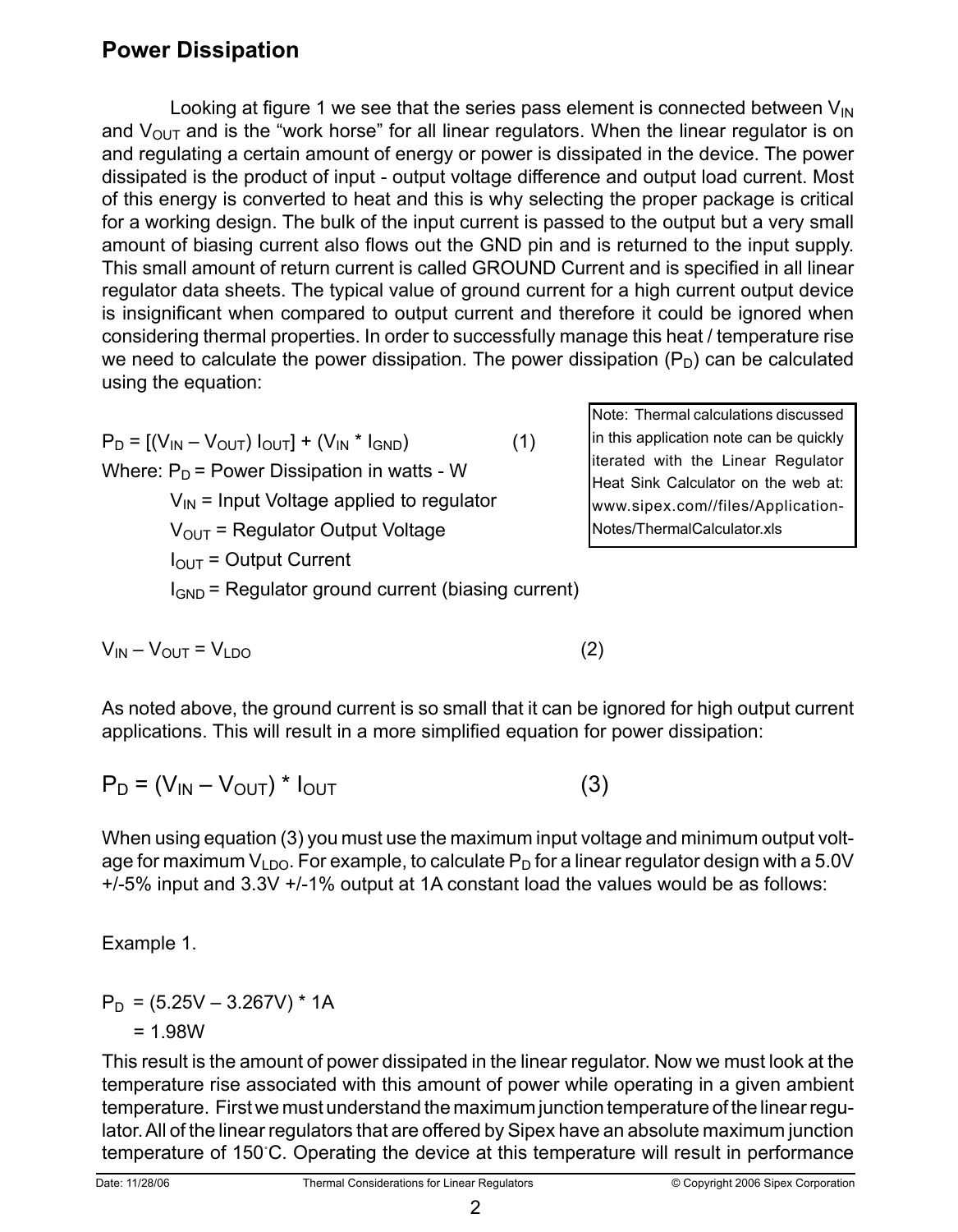degradation and reliability issues and thus should be avoided. Hence, the linear regulator has a built in thermal protection feature that will protect against this type of operating condition if accidentally exposed and it is thermal shutdown. Thermal shutdown when activated will force the device to turn off if the die temperature exceeds a certain limit. So how hot will our linear regulator design get under a constant output load current? Using equation (4) we can calculate temperature rise ( $T_{RISE}$ ) once we know the power dissipation ( $P_D$ ).

 $T_{\text{RISE}} = P_{\text{D}} * \theta_{\text{JA}}$  (4) Where:  $P_D$  = Power Dissipation in watts - W  $\theta_{JA}$  = Thermal Resistance - Theta ja (junction to ambient) – °C/W

### **Thermal Resistance**

 $\theta_{JA}$  is the thermal resistance of a given package and it describes how effective the package can dissipate heat. Lower values of  $\theta_{JA}$ means the package can dissipate heat more effectively. The  $\theta_{\rm IA}$  rating will be lower for a larger package (TO-263) as compared to a smaller package (SOT-23).  $\theta_{\text{IA}}$  ratings for all of Sipex packages are based on the part being mounted on a 4 layer PCB with JEDEC standards JESD51-1 through JESD51-7 where applicable. A device that has a  $\theta_{\rm JA}$  of 100 °C/W will exhibit a temperature rise of 100 °C for a power dissipation of 1W. Using our calculated P<sub>D</sub> from Example 1 of 1.98W and using a package having a  $\theta_{JA}$  of 100 °C/W means that the junction temperature  $(T_J)$  will rise as follows, using equation (4):

Example 2  $1.98W * 100^{\circ}$ C/W = 198 °C

A design having this amount of power and using a package with this amount of thermal resistance obviously would not work. 198  $^{\circ}$ C far exceeds the junction temperature maximum specification and thermal shutdown would be activated. Moreover, this temperature rise does not take into account the ambient temperature. At this point in the design changes are required in order to have proper operation. Several options are available for minimizing temperature rise such as adding a heat sink, using a cooling fan or perhaps selecting a different package with a much lower  $\theta_{JA}$  or improving the thermal resistance by increasing copper plane area attached to tab. Heat sink and "air flow" are topics outside the scope of this application note. Another option would be to lower the  $V<sub>1</sub>_{DQ}$ . This can be achieved by using a lower voltage for  $V_{\text{IN}}$  thus reducing  $V_{\text{LDO}}$  and  $P_{\text{D}}$ . It is always best to minimize power dissipation by using a input voltage slightly above dropout voltage to reduce  $P_D$ . If reducing  $V_{LDO}$  is not possible then lowering the thermal resistance would be the best option. Reducing  $\theta_{JA}$  is a matter of selecting a larger or different package that offers a better (lower) thermal resistance. The reality of this example is that the power dissipation is extremely high and major changes would be required. If no changes can be made by either lowering  $\theta_{JA}$  or power dissipation than perhaps the only alternative is to consider using a switching type DC to DC converter. Additionally, you can find several linear regulator products offering a High input voltage range along with a relatively high output current rating. However, this does not mean that a linear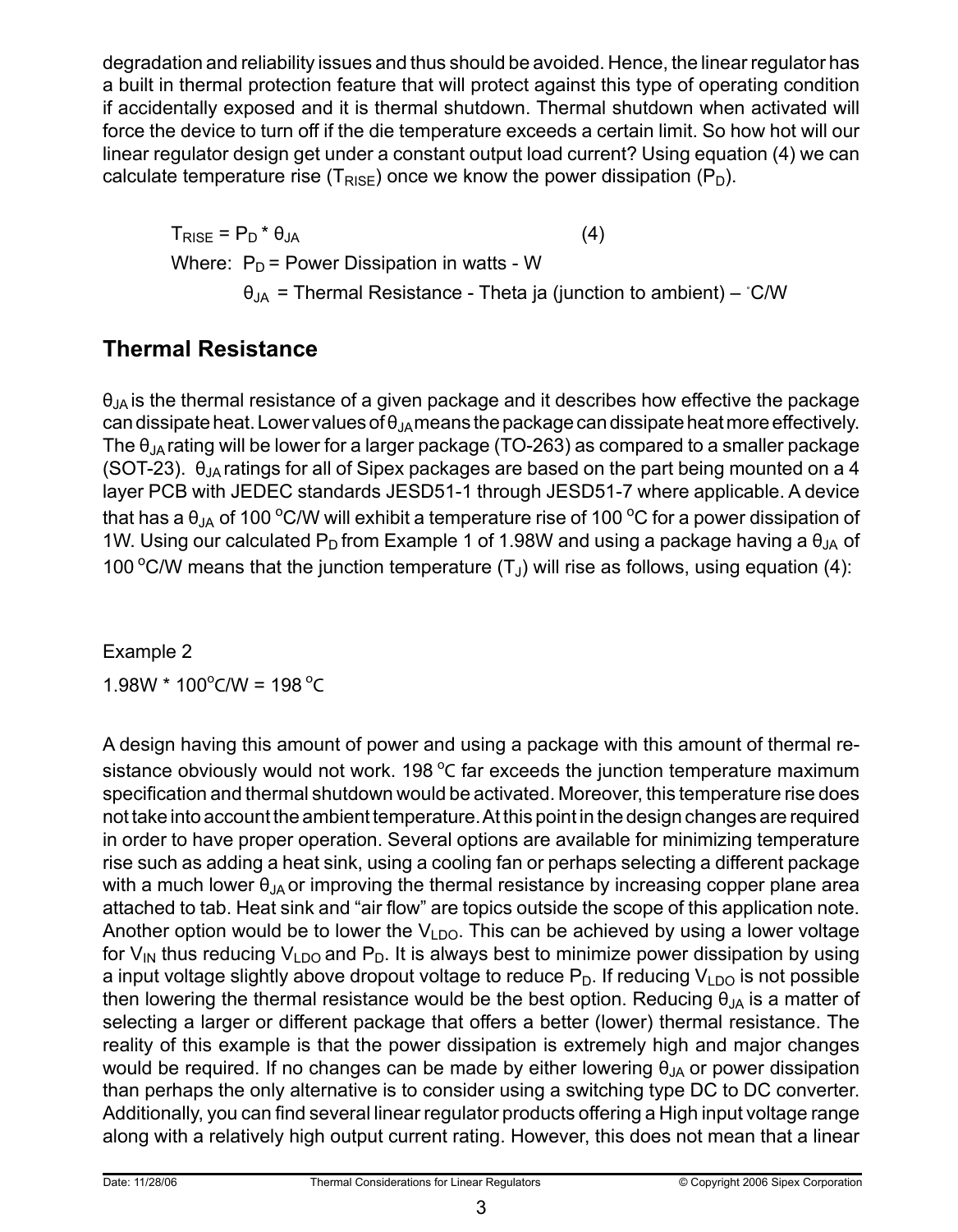regulator offering high  $V_{\text{IN}}$ , low output voltage and high output current will operate properly at these extreme boundaries due to the large amount of power dissipation and thermal limitations caused by high  $V_{LDO}$  for large output currents.

For a linear regulator application one must consider the maximum allowable power dissipation ( $P_{D (MAX)}$ ) for a given ambient temperature. Maximum Power Dissipation is a function of the maximum junction temperature,  $T_{J(MAX)}$ , the junction-to-ambient thermal resistance,  $\theta_{JA}$ , and the ambient temperature,  $T_A$ . The maximum allowable power dissipation at any ambient temperature can be calculated using equation (5):

 $P_{\text{D (MAX)}} = (T_{\text{J (MAX)}} - T_{\text{A}})/\theta_{\text{JA}}$  (5)

Where

 $T_{\text{J (MAX)}}$  = Maximum junction temperature as per data sheet (usually 125 °C)

 $T_A$  = Ambient temperature

 $\theta_{JA}$  = Thermal Resistance - Theta ja (junction to ambient) –  $^{\circ}$ C/W

For example, using a package with a  $\theta_{JA}$  of 100 °C/W we can find the maximum power dissipation allowable for our design when using a linear regulator with a 125 $\degree$ C temperature range and operating in an ambient temperature of 85 $^{\circ}$ C.

Example 3 using equation (5)

 $(125 \degree C - 85 \degree C) / 100 \degree C/W = 0.4W$  or 400mW

As you can see we are only allowed to have a maximum power dissipation of 400mW for the given parameters. However, reducing the operating ambient temperature range or lowering the thermal resistance will increase the allowable power dissipation.

Rearranging equation (5) is useful for finding what value of  $\theta_{JA}$  is necessary for a linear regulator design.

 $\theta_{JA} = (T_{J(MAX)} - T_A) / P_D$  (6)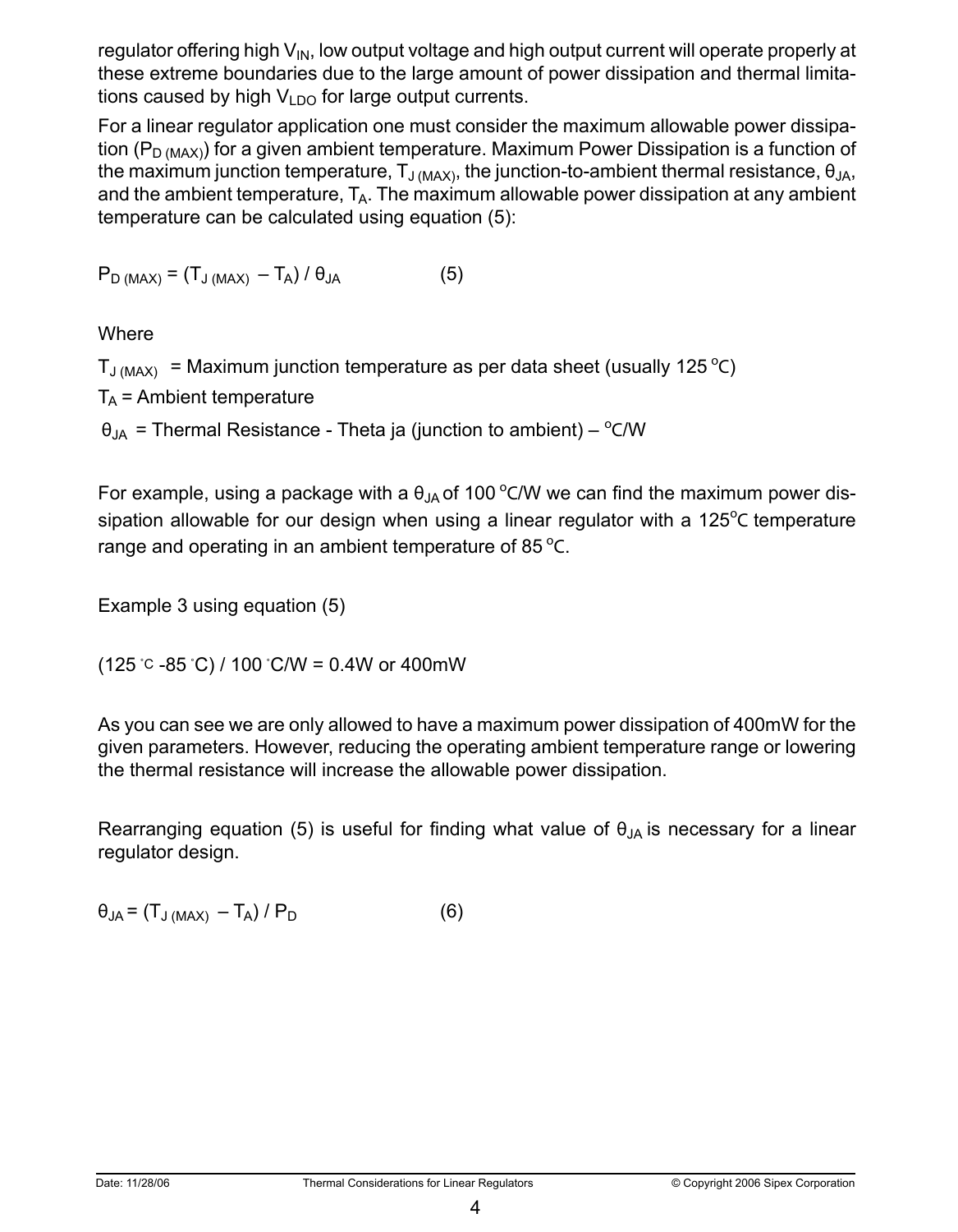#### **Design Example**

Now that we have a better understanding of thermal properties relating to a linear regulator let's show a design example. The first thing for our design is to list the requirements of our power supply.

 $V_{IN}$  = 5.0V +/-5%  $V_{\text{OUT}} = 3.3V + 1.1\%$ Output Current = 350mA Product operating temperature is 0 ˚C to +70 ˚C. Small Package size with low component count

Go to www.sipex.com and click on "Low Drop-out" tab in the product's field for a complete listing of LDO devices being offered by Sipex. Scan the  $I<sub>OUT</sub>$  field for meeting the output current requirement of 350mA and review the product's data sheet to ensure device will meet other operating parameters per requirement.

For this design we will use the SPX3819. It offers an output current of 500mA with an input voltage range of 16V along with a Dropout voltage of 340mV and an accuracy of 1%. The SPX3819 comes in three different small packages: 5 pin SOT-23, 8 pin NSOIC and 8 pin DFN. Our  $V_{IN}$  to  $V_{OUT}$  differential (VLDO) is well above the dropout voltage for this part. The SPX3819 is offered in a fixed 3.3V output and uses only 1 small capacitor for input voltage and 1 small capacitor for output. The SPX3819 also has available a Bypass pin that can be used to reduce the output noise. However, this bypass pin can be left floating if noise is not a major concern. The total component count is 3 thus satisfying requirements for low component count and small space. The SPX3819 input and output capacitors can use surface mount ceramic capacitors that further reduces system cost. Another feature offered with the SPX3819 is the ability to turn the device off with the enable pin. This feature can be useful for battery powered portable designs for increasing battery life when 3.3V is not needed. If your application does not need an enable input simply connect EN to  $V_{\text{IN}}$ . The SPX3819 has temperature range of -40˚C to +125˚C. Looking back at all of our initial requirements we see that the SPX3819 fully satisfies all requirements. Now we need to determine which package to use in our design for proper operation. Based on what has been presented here in this application note, we can now select the proper package to meet thermal requirements.

Since we know our constant output current is 350mA we can review the SPX3819 data sheet to find the ground current rating to use in our power dissipation equation. Figure 2 is the graph for ground current vs. output load current graph from the SPX3819 data sheet.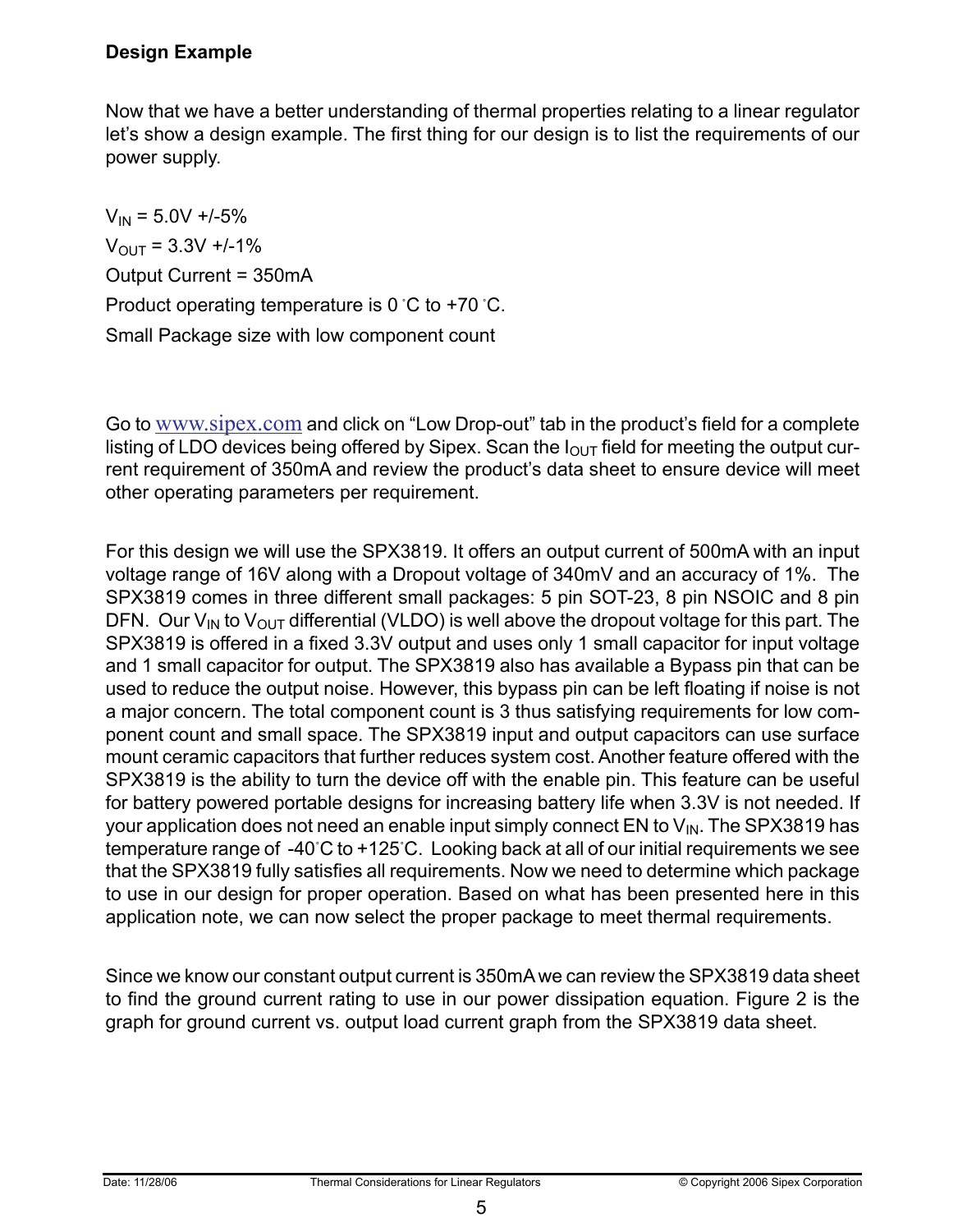

*Figure 2 SPX3819 Ground Current VS. Load Current*

For a 350mA output current the ground current will be approximately 3.5mA

The power dissipation is then as follows:  $P_D = [(Vin - Vout) Iout] + (Vin * I_{GND})$  (1)  $P_D = [(5.25V - 3.267V) \times 350mA] + (5.25V \times 3.5mA)]$  $= 0.69 + 0.018$ = 0.70W

As stated previously, the power dissipation due to ground current can usually be ignored for it is much smaller than  $P_D$ .

Once we know the power dissipation we can quickly determine the required  $\theta_{JA}$  using equation (6). Since our product is being offered for a maximum ambient temperature of +70 ˚C we will use this value in our equation. Additionally, the SPX3819 has a recommended operating junction temperature range  $(T_{J (MAX)})$  of 125 °C.

 $\theta_{JA} = (T_{J(MAX)} - T_A) / P_D$  (6)  $\theta_{JA}$  = (125 °C - 70 °C) / 0.70W  $θ_{JA} = 78.5 °C/W$ 

The package we select for this design must have a thermal resistance  $(\theta_{JA})$  lower than 78.5 ˚C/W. The SPX3819 is offered in three different packages with the following thermal resistance.

SOT-23  $θ_{JA}$  = 220 °C/W S0-8  $θ_{JA}$  = 128.4 °C/W DFN-8  $\theta_{IA}$  = 59 °C/W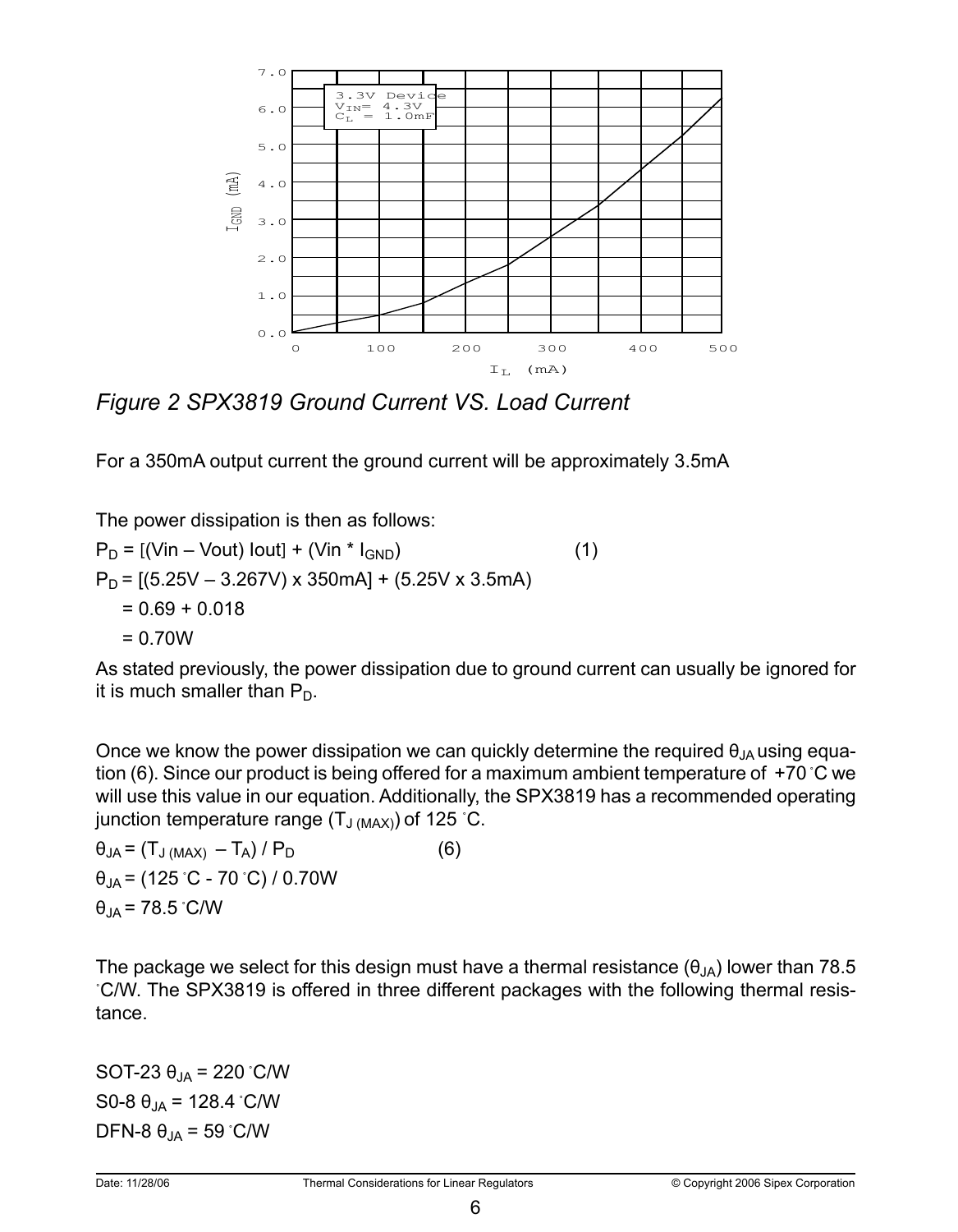We can use the DFN-8 package for our design for its thermal resistance is acceptable. The DFN package offers a very small solution with enhanced thermal properties. The enhanced thermal properties are possible due to its exposed bottom pad that decreases the thermal resistance while still allowing for a small size. Connect this exposed pad to the GND plane and also GND pin of the device.

The next action we must take is to find the amount of temperature rise we can expect using this package. This can be calculated using the temperature rise  $(T_{RISF})$  equation (4) from earlier.

 $T_{\text{RISE}} = P_{\text{D}} * \theta_{\text{JA}}$  (4)

 $T_{RISE} = 0.70W \times 59^{\circ}$ C/W = 41.3 °C

Now that we have calculated the amount of temperature rise using this package with our power dissipation we want to know how hot the LDO will get at our maximum operating ambient temperature of 70 °C. This can be found by adding the ambient temperature and  $T_{RISF}$ to give us the junction temperature  $(T_1)$  at any given ambient temperature  $(T_A)$ .

 $T_{\text{J}}$  at any given ambient =  $T_{\text{RISE}}$  +  $T_{\text{A}}$  (6)

 $T_J$  @  $T_A$  70 °C = 41.3 °C + 70 °C = 111.3 °C.

This temperature is well below the SPX3819 maximum junction temperature of 125˚C and we can be assured that thermal shutdown will not be activated. Using the SPX3819 in a DFN package has satisfied all of our design requirements.